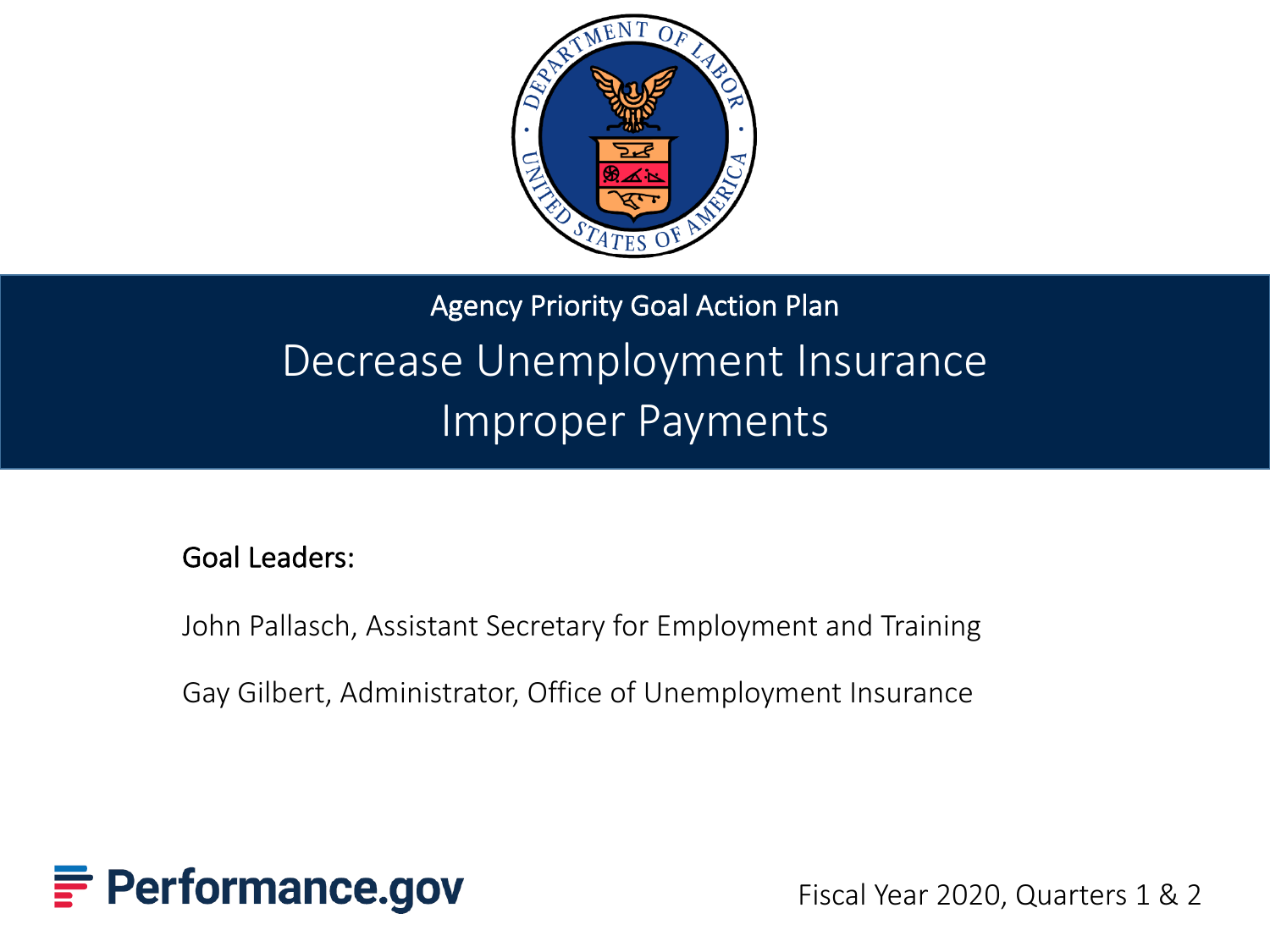#### Goal Statement

o By September 30, 2021, the Unemployment Insurance (UI) improper payment rate will be 9.0 percent.

#### **Background**

- o The UI program is a federal-state partnership. Although the Department of Labor (DOL) has oversight responsibility for the program nationally, each of the 53 states/territories operates and administers its own UI programs in accordance with its state laws and pays benefits from the UI taxes collected from employers. Only states can directly prevent, detect, and recover improper payments. Additional information about the program is provided at the end of this document.
- o Since 2015, the UI improper payment rate has been well above the 10 percent threshold and steadily increasing. For 2018, the DOL reported an estimated improper payment rate of 13.05 percent (or \$3.74 billion) of UI benefits paid. However, in 2019, the Department made considerable progress as the estimated UI improper payment rate decreased to 10.61 percent (or \$2.85 billion) of UI benefits paid, a 19 percent reduction in the improper payment rate.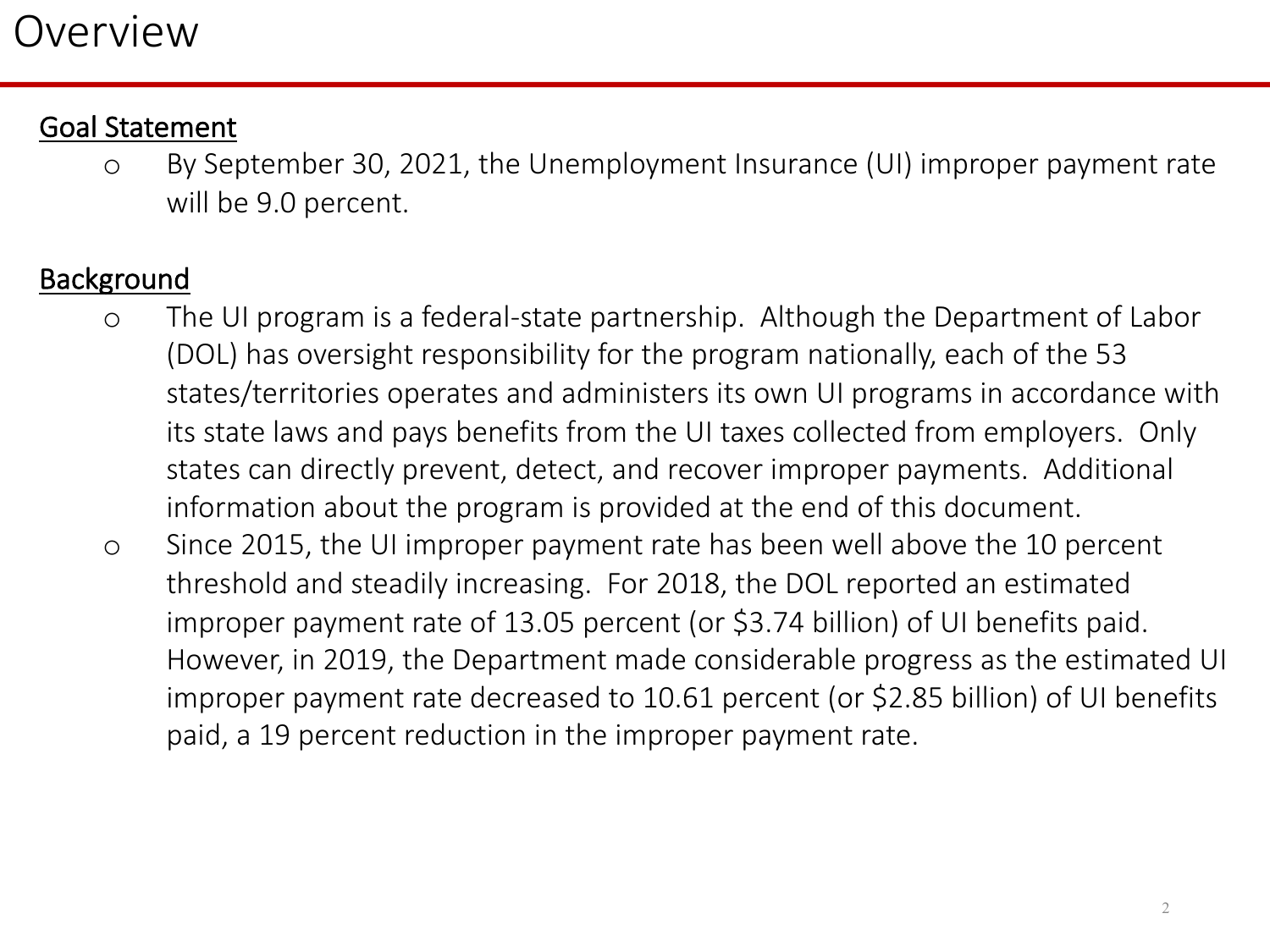#### **Background**

- o The UI program has three primary root causes of improper payments:
	- Work Search failure of claimants to comply with state work search requirements;
	- Benefit Year Earnings payments to individuals who continue to claim benefits after they have returned to work and fail to report earnings; and
	- Separations failure of employers or their third-party administrators to provide timely and accurate information on the reason for an individual's separation from employment.
- o ETA continues to aggressively work with states to implement a dynamic Integrity Strategic Plan that includes strategies and actions to address the leading root causes of UI improper payments and fraud. The plan is continuously updated and evolves as new corrective actions and strategies are identified.
- o Given the COVID-19 public health emergency and the three new unemployment insurance programs contained in the Coronavirus Aid, Relief, and Economic Security (CARES) Act, the UI program has adjusted and reinforced its existing focus on program integrity and improper payments.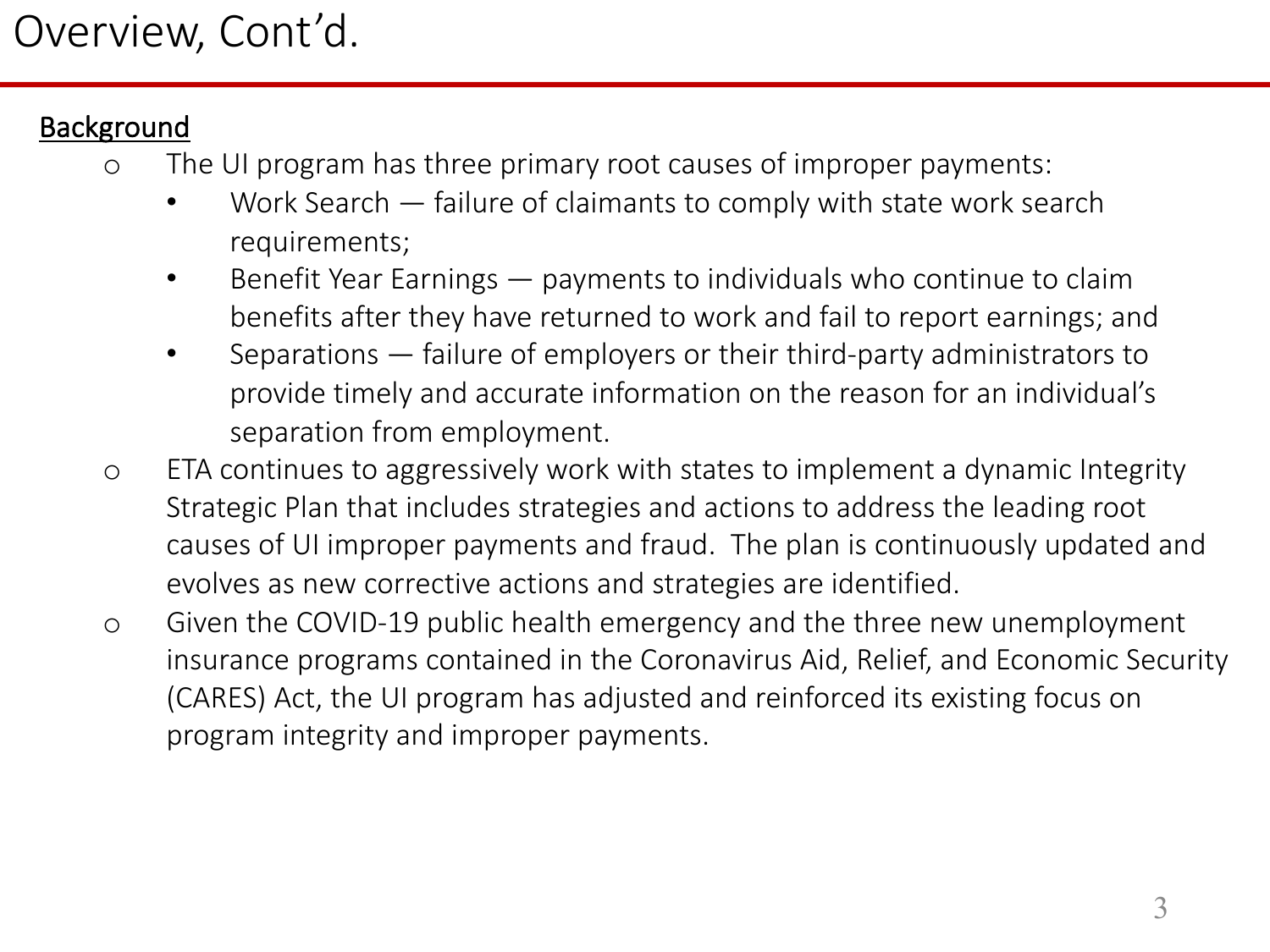### Leadership

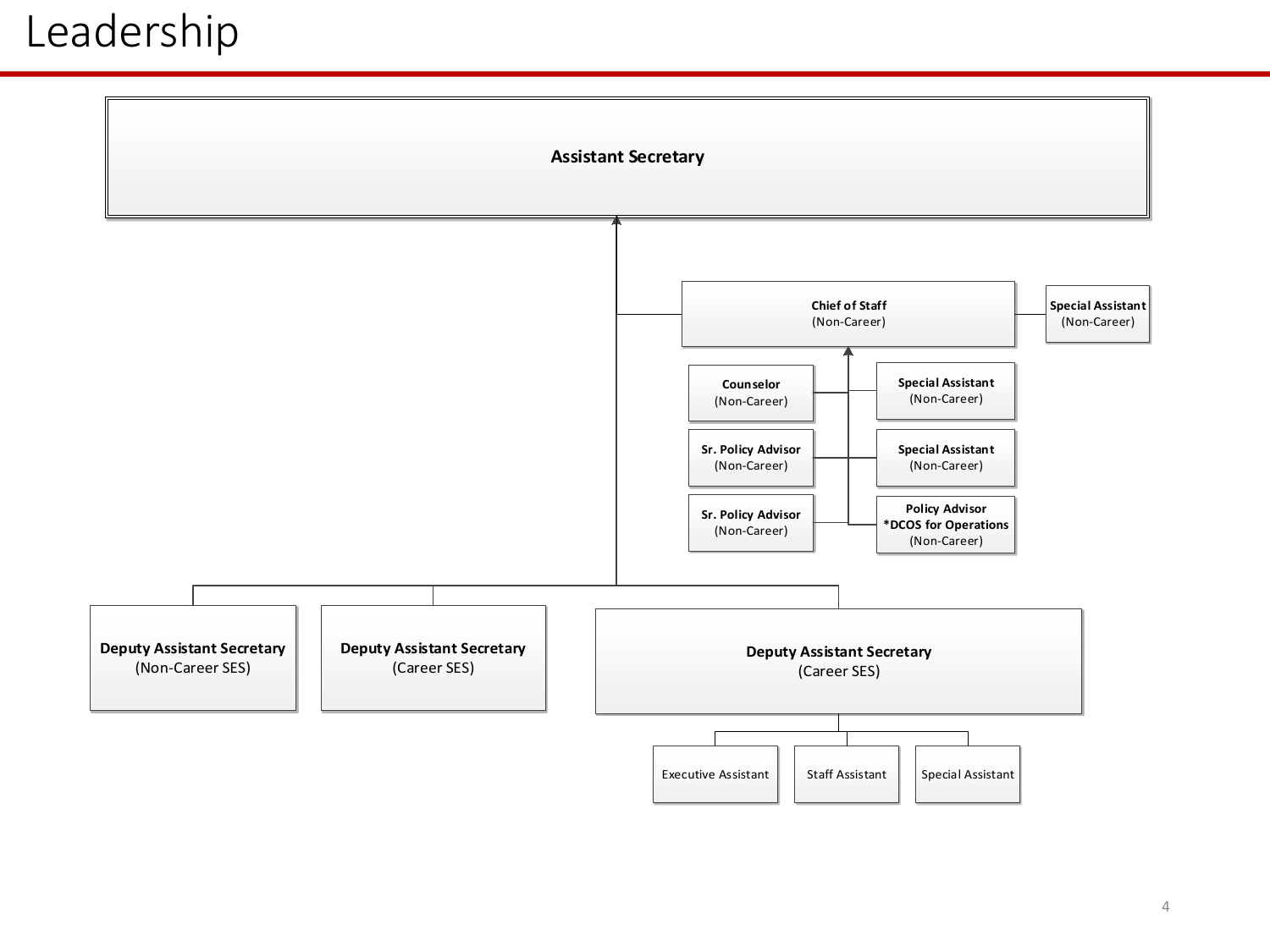### **Strategies**

By September 30, 2021:

- o The Employment and Training Administration (ETA) will aggressively work with states to identify and implement strategies to prevent and detect UI improper payments and fraud and reduce the UI improper payment rate.
- o Targeted technical assistance will continue to be provided to 11 identified "High-Rate/High-Impact" states that have high improper payment rates and significantly affect the national UI improper payment rate.
- o All states are required to submit Integrity Action Plans as part of the biennial State Quality Service Plan with integrity strategies addressing state-specific root causes of improper payments.
- o The Integrity Data Hub (IDH) will expand the data sources available for state cross matching including a new Identity Verification (IDV) data source, multistate claims data, and prisoner data.
- o The number of states using one or more of the IDH data sources for cross matching on a regular basis will increase.
- o The UI National Integrity On-line Training Academy training modules and certifications will be accessed by state staff to support improved program integrity and reduction in UI fraud and improper payments.
- o A webinar series for state staff will highlight effective state strategies and promote state adoption and replication.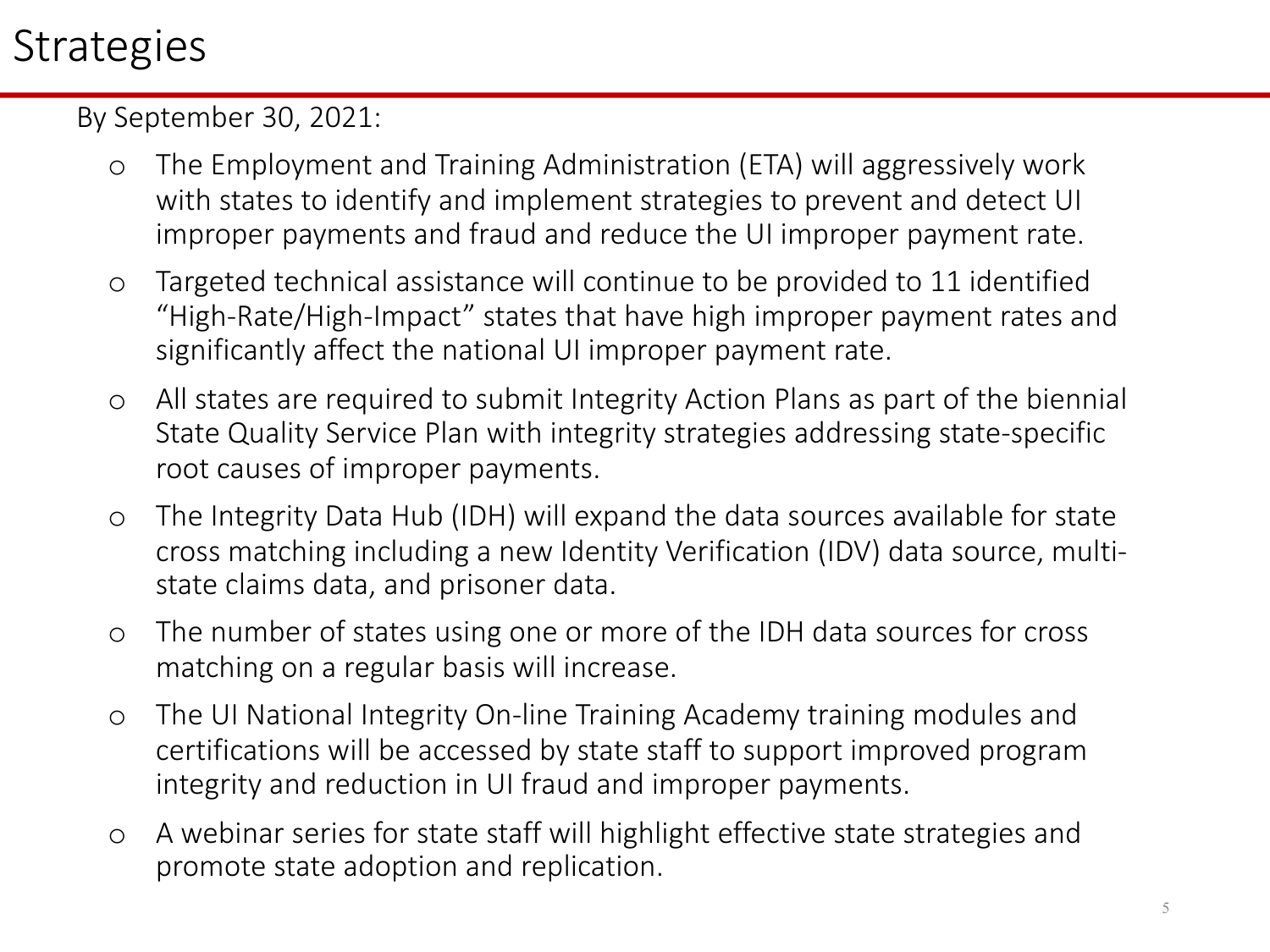### Strategies, Cont'd.

By September 30, 2021:

- o High-level state leadership engagement will continue to ensure state focus on developing and implementing strategies to reduce the UI improper payment rate.
- o "High-Rate/High-Impact" states will implement new state messaging tools using behavioral science techniques designed to improve work search compliance and address other improper payment root causes.
- o The UI Integrity Center's Integrity Knowledge Exchange will be promoted to states as a resource for program integrity information, tools, and promising practices. A series of webinars will be hosted annually by the UI Integrity Center to highlight available resources and feature state best practices.
- o Implementation/expansion of the State Information Data Exchange System (SIDES) will be actively marketed and promoted. Increase state and employer/Third Party Administrator participation in the use of additional SIDES exchanges by 15 percent.
- o A model state work search law and framework that supports rapid reemployment and claimant compliance with targeted, aggressive work search requirements, including documentation, will be rolled out and promoted.
- o Pursue dedicated state funding in the FY 2021 budget to address top causes of UI improper payments – work search and benefit year earnings.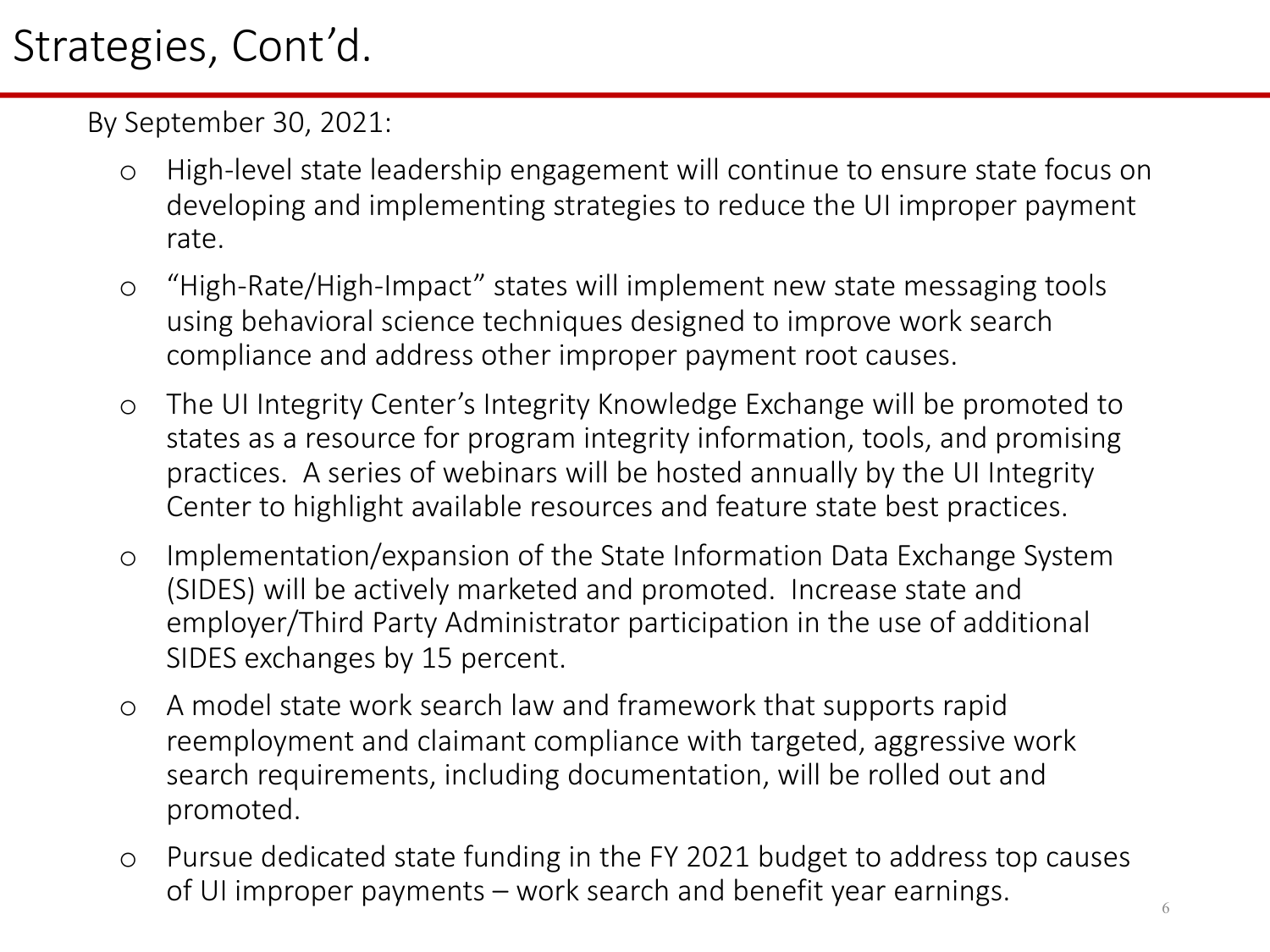### Summary of Progress – FY 2020, Quarters 1 & 2

- o The impact of COVID-19 on the UI system may delay the attainment of this goal. States have diverted all available staff and information technology resources to address the unprecedented claims workload, and implement the UI programs under the CARES Act of 2020. With scarce availability of resources, states have had to reprioritize their work to primarily support taking and processing claims. Therefore, the Department anticipates delays in meeting the original milestones for some of the strategies planned, and targets set for the UI improper payment rate for FYs 2020 and 2021.
- o ETA conducted quarterly calls with each of the designated High-Rate/High-Impact states to monitor their performance and progress in implementing identified strategies. However, calls are suspended for FY 2020, Q3 and will resume in Q4. Additionally, the UI Integrity Center is providing intensive services to each High Rate/High Impact state using a five-phased approach that includes: (1) state engagement and research; (2) on-site assessment; (3) development of an Improper Payment Reduction Plan; (4) plan implementation; and (5) impact measurement. As of March 31, 2019, the UI Integrity Center has completed phases 1, 2, and 3 with all the High-Rate/High-Impact states, and phases 4 and 5 are underway with 9 of the 10 High-Rate/High-Impact states. The UI Integrity Center's intensive services are currently delayed due to the state focus on activities related to the CARES Act.
- o The model state work search law/framework and Training and Employment Notice No. 17- 19 was issued on February 10, 2020. Letters from the Assistant Secretary also transmitted these documents to Administrators of State UI Agencies.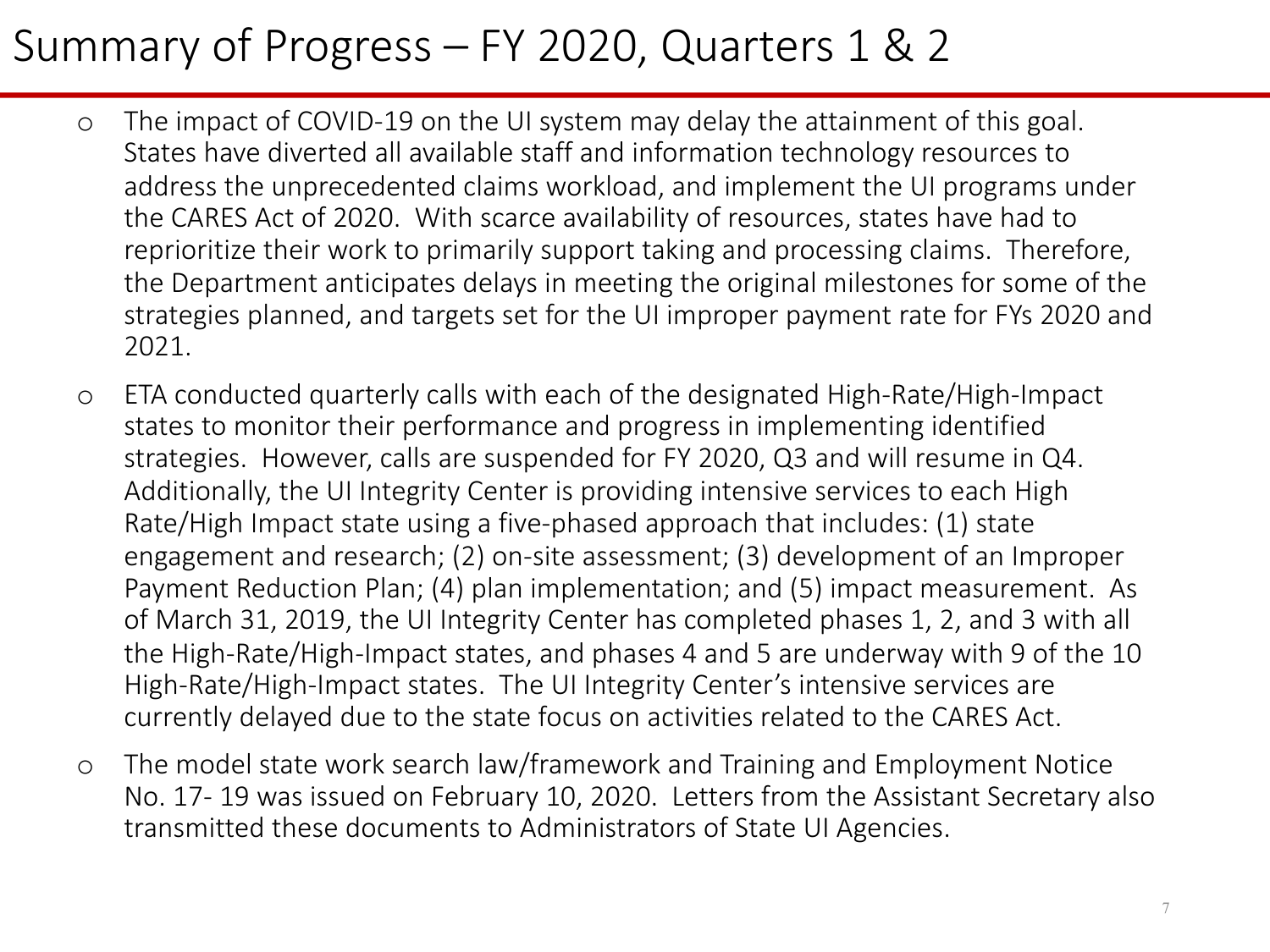### Summary of Progress – FY 2020, Quarters 1 & 2, Cont'd.

- o Issuance of letters from the Deputy Secretary to each of the state governors to inform them of their state's improper payment rate, share updates on DOL's activities, and request their continued diligence in adopting effective strategies to prevent, detect, and recover UI improper and fraudulent payments has been postponed due to the Department's and states' focus on implementing the new UI programs under the CARES Act.
- o In FY 2020, Q3 the UI Integrity Center is creating a pre-recorded webcast that state staff can access online at any time on the recommended operating procedures for new hire cross-matching and will showcase state best practices. This webcast will replace originally planned live webinars.
- o The UI Integrity Center awarded a contract on March 7, 2020 to procure access to an IDV dataset for implementation through the IDH. Initial connectivity test with the identity verification dataset has been completed. The UI Integrity Center will continue internal testing and plans to begin testing with states in June, 2020. State take-up of the IDV dataset may be impacted due to scarce resources and current focus on UI program activities under CARES Act.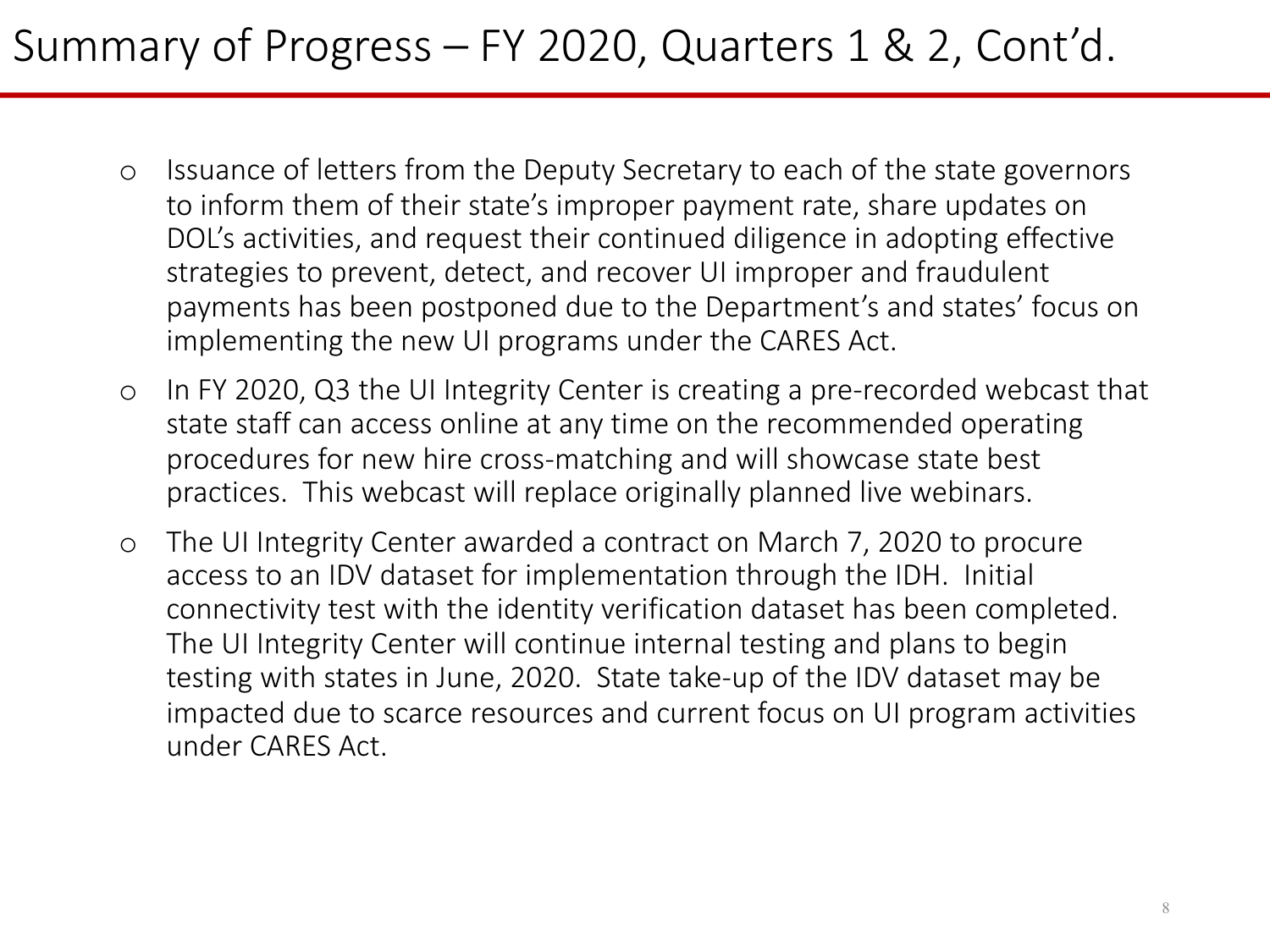### Summary of Progress – FY 2020, Quarters 1 & 2, Cont'd.

o The estimated UI improper payment rate for the 12-month period ending December 31, 2019 is estimated at 9.86 percent and is above the established FY 2020 target of 9.5 percent, but trending well below the 10.61 percent reported for the 12-month period ending June 30, 2019. ETA continues to work collaboratively with states and the UI Integrity Center to implement the comprehensive strategic plan to prevent improper and fraudulent payments and reduce the UI improper payment rate.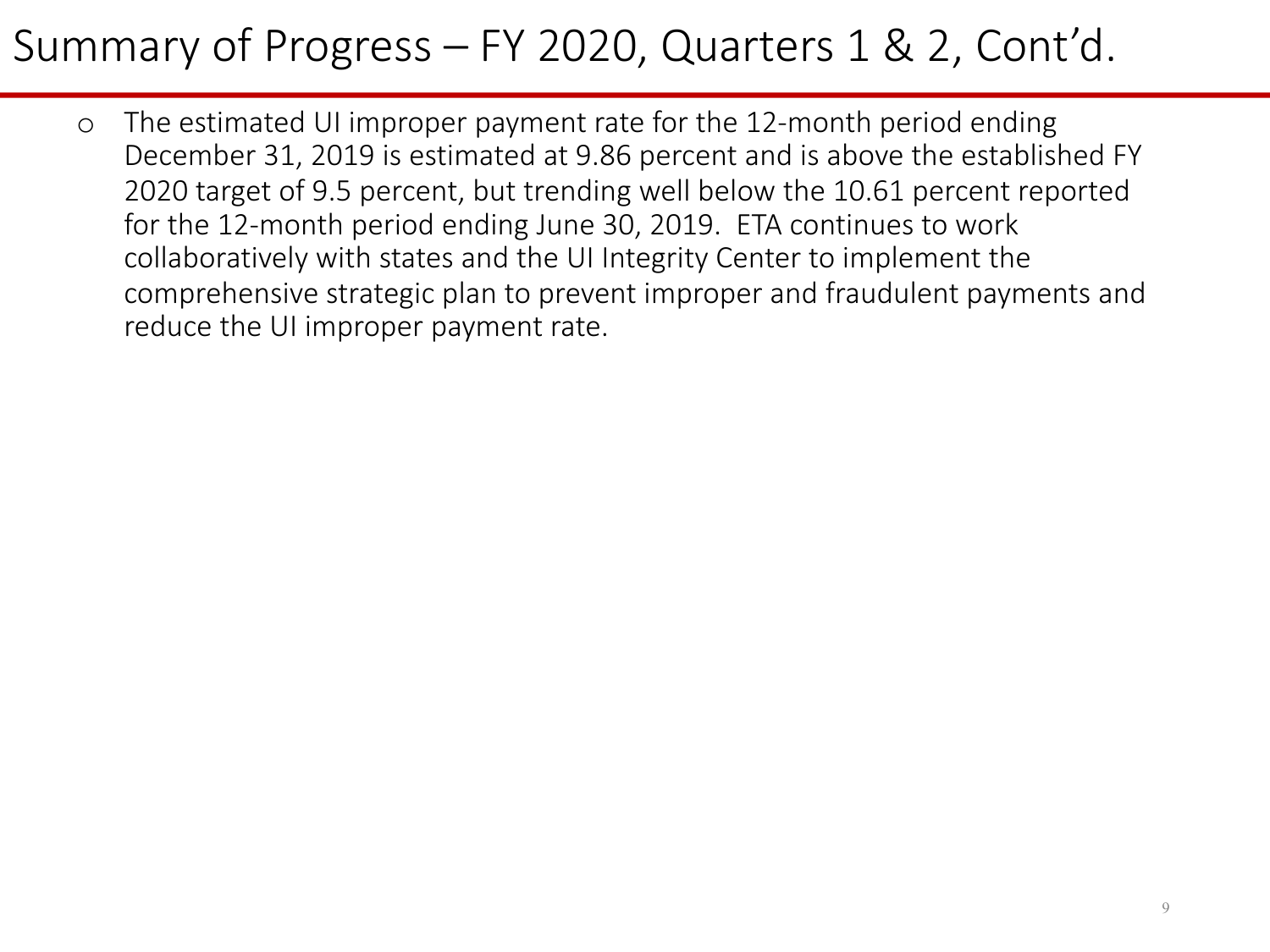# Key Milestones

| Milestone Summary                                                                                                                                                                                                                    |                       |                            |                             |            |                                                                                                                               |
|--------------------------------------------------------------------------------------------------------------------------------------------------------------------------------------------------------------------------------------|-----------------------|----------------------------|-----------------------------|------------|-------------------------------------------------------------------------------------------------------------------------------|
| Key Milestone                                                                                                                                                                                                                        | Milestone<br>Due Date | Milestone<br><b>Status</b> | Change from<br>last quarter | Owner      | Comments                                                                                                                      |
| High Rate-High Impact states will continue to receive intensive technical<br>assistance services provided by the UI Integrity Center                                                                                                 | varies                | In Progress                | N/A                         | ETA        | <b>Technical Assistance</b><br>services are delayed<br>due to state focus on<br>UI program activities<br>under the CARES Act. |
| A Training and Employment Notice will transmit the model state work search<br>law and framework to states                                                                                                                            | 2/28/2020             | Complete                   | N/A                         | <b>ETA</b> | N/A                                                                                                                           |
| Governors will receive letters from the Deputy Secretary providing a status on<br>their state's efforts to reduce its UI improper payment rate                                                                                       | 3/31/2020             | Postponed                  | N/A                         | <b>ETA</b> | New milestone date<br>is not available.                                                                                       |
| Webinars will be offered to states on the recommended operating procedures<br>for new hire cross-matching and will showcase state best practices                                                                                     | 3/31/2020             | Delayed                    | 06/30/2020                  | <b>ETA</b> | Webcast session<br>planned for June 30,<br>2020                                                                               |
| Quarterly calls are held to monitor progress with each of the High Rate-High<br>Impact states                                                                                                                                        | 9/30/2020             | In Progress                | N/A                         | <b>ETA</b> | Q3 calls suspended                                                                                                            |
| A minimum of 9 states will implement an identity verification tool deployed<br>through the UI Integrity Center's Integrity Data Hub                                                                                                  | 9/30/2020             | In Progress                | N/A                         | <b>ETA</b> | State take-up may be<br>delayed due to focus<br>on UI program<br>activities under<br>CARES Act.                               |
| A series of webinars will be hosted by the UI Integrity Center through the<br>Integrity Knowledge Exchange Library to highlight available resources and<br>feature state best practices                                              | 9/30/2020             | In Progress                | N/A                         | <b>ETA</b> | N/A                                                                                                                           |
| A toolkit featuring effective work search behavioral strategies will be finalized<br>and rolled out to states                                                                                                                        | 6/30/2021             | In Progress                | N/A                         | <b>ETA</b> | N/A                                                                                                                           |
| A SIDES training seminar will be conducted for states, employers, and third<br>party administrators to increase state and employer/third party administrator<br>participation in the use of additional SIDES exchanges by 15 percent | 6/30/2021             | In Progress                | N/A                         | <b>ETA</b> | N/A                                                                                                                           |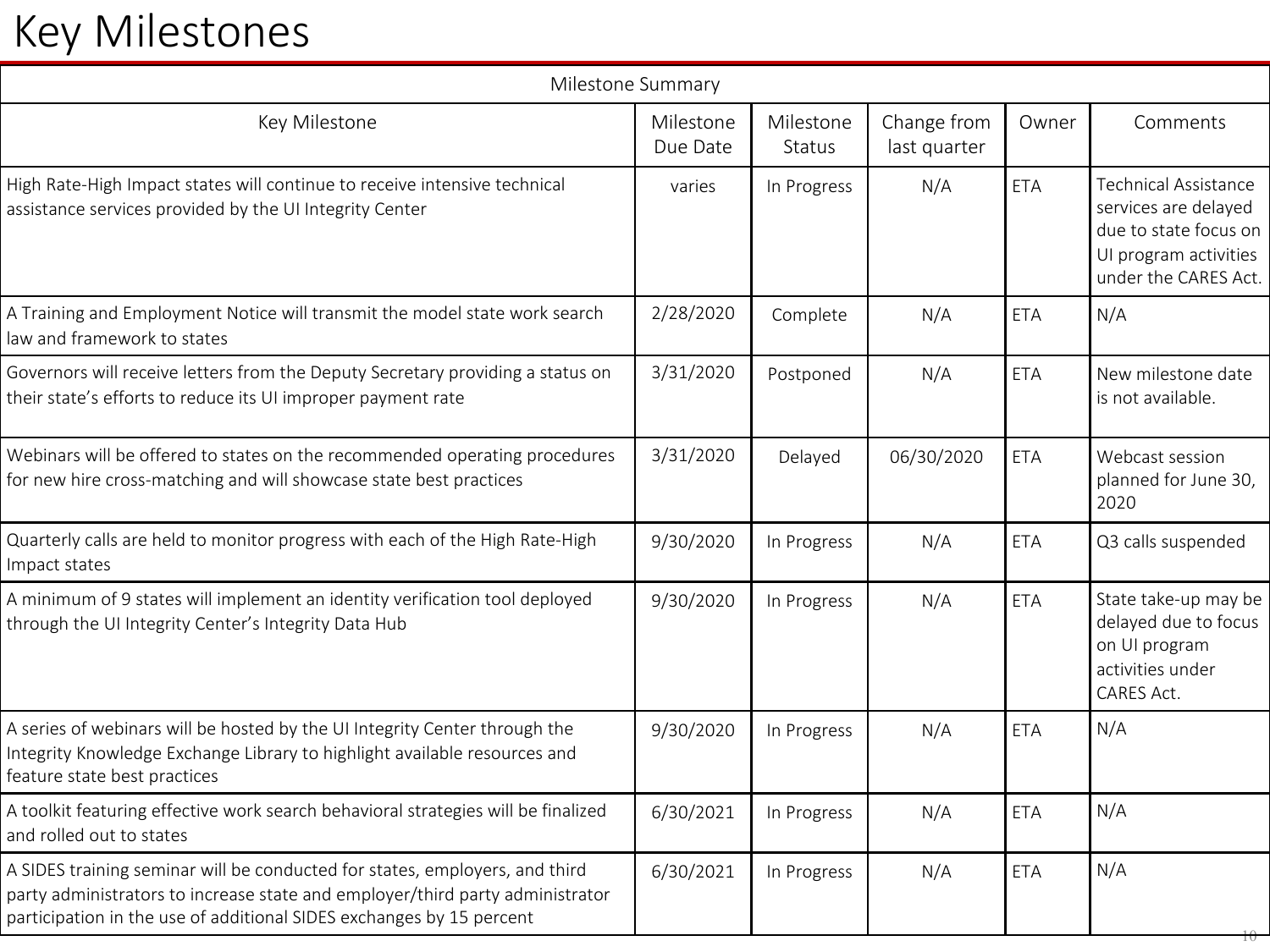### Key Milestones, Cont'd.

| Milestone Summary                                                                                                                                                        |                       |                     |                             |       |          |  |  |
|--------------------------------------------------------------------------------------------------------------------------------------------------------------------------|-----------------------|---------------------|-----------------------------|-------|----------|--|--|
| Key Milestone                                                                                                                                                            | Milestone<br>Due Date | Milestone<br>Status | Change from<br>last quarter | Owner | Comments |  |  |
| At least 30 states will have implemented an identity verification tool deployed<br>through the IDH                                                                       | 9/30/2021             | In Progress         | N/A                         | ETA   | N/A      |  |  |
| At least 30 states will be actively transmitting and receiving data through the<br>Suspicious Actor Repository (SAR) exchange deployed through the Integrity<br>Data Hub | 9/30/2021             | In Progress         | N/A                         | ETA   | N/A      |  |  |
| A webinar will be hosted for states featuring promising practices on the use of<br>SAR and IDV solution                                                                  | 9/30/2021             | In Progress         | N/A                         | ETA   | N/A      |  |  |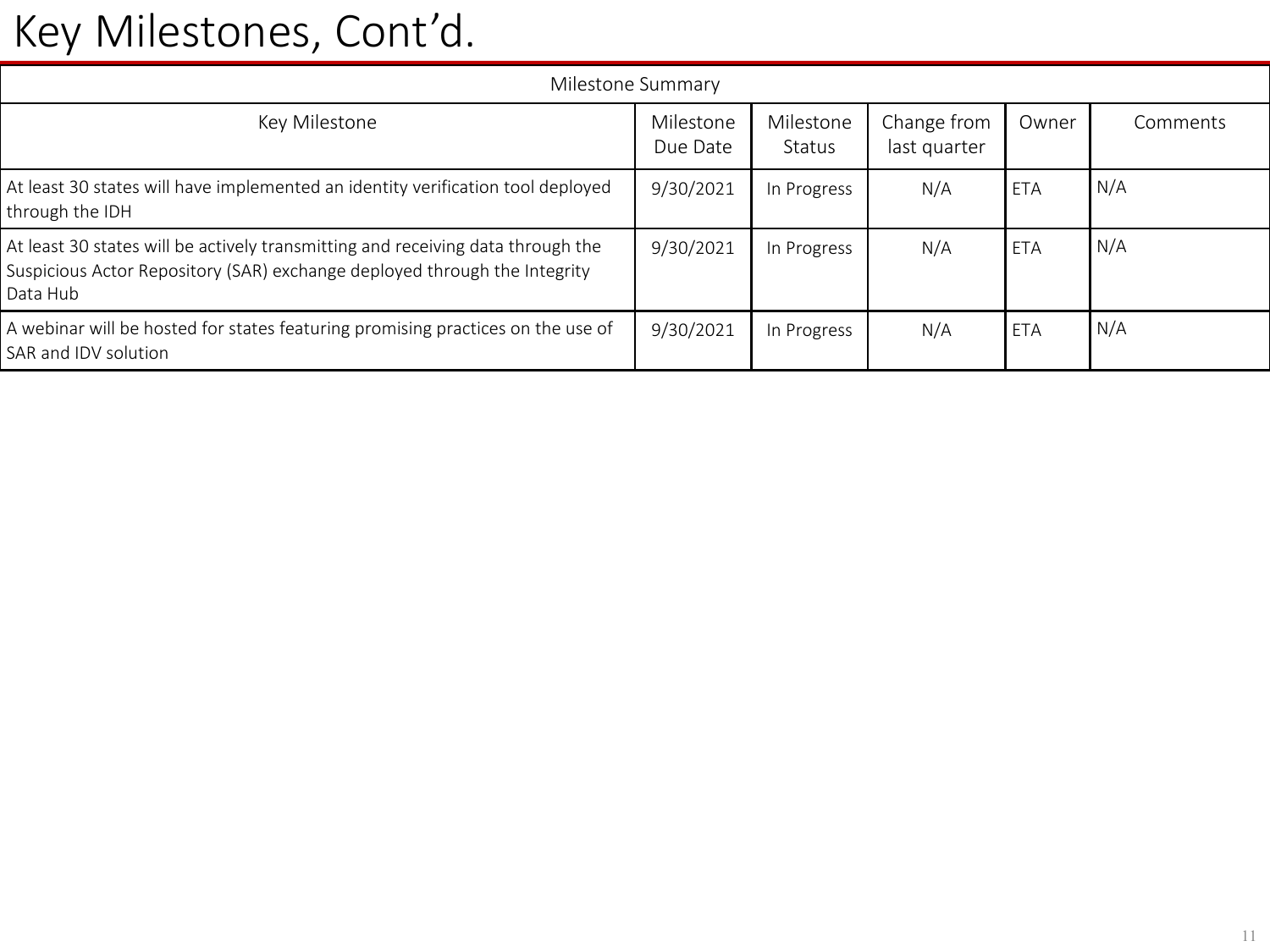#### Improper Payment Rate\*

| Baseline Results (FY 2019): 10.61% |              |                         |     |     |
|------------------------------------|--------------|-------------------------|-----|-----|
| Target Goal for FY 2020:           | 9.5%         |                         |     |     |
| Target Goal for FY 2021:           | 9.0%         |                         |     |     |
| FY 2020 - Q1 Results: 10.05%**     |              | $FY$ 2021 - Q1 Results: | TBD |     |
| $FY$ 2020 $-Q2$ Results:           | $9.86\%$ *** | $FY$ 2021 - Q2 Results: |     | TBD |
| $FY$ 2020 $-Q3$ Results:           | TBD          | $FY$ 2021 - Q3 Results: |     | TBD |
| $FY$ 2020 $-Q4$ Results:           | TBD          | $FY$ 2021 - Q4 Results: |     | TBD |

\*All results are estimated through the Benefit Accuracy Measurement survey and reflect a 12-month reporting period.

\*\*Q1 results reflect 12-month reporting period ending September 30, 2019.

\*\*\*Q2 results reflect 12-month reporting period ending December 31, 2019.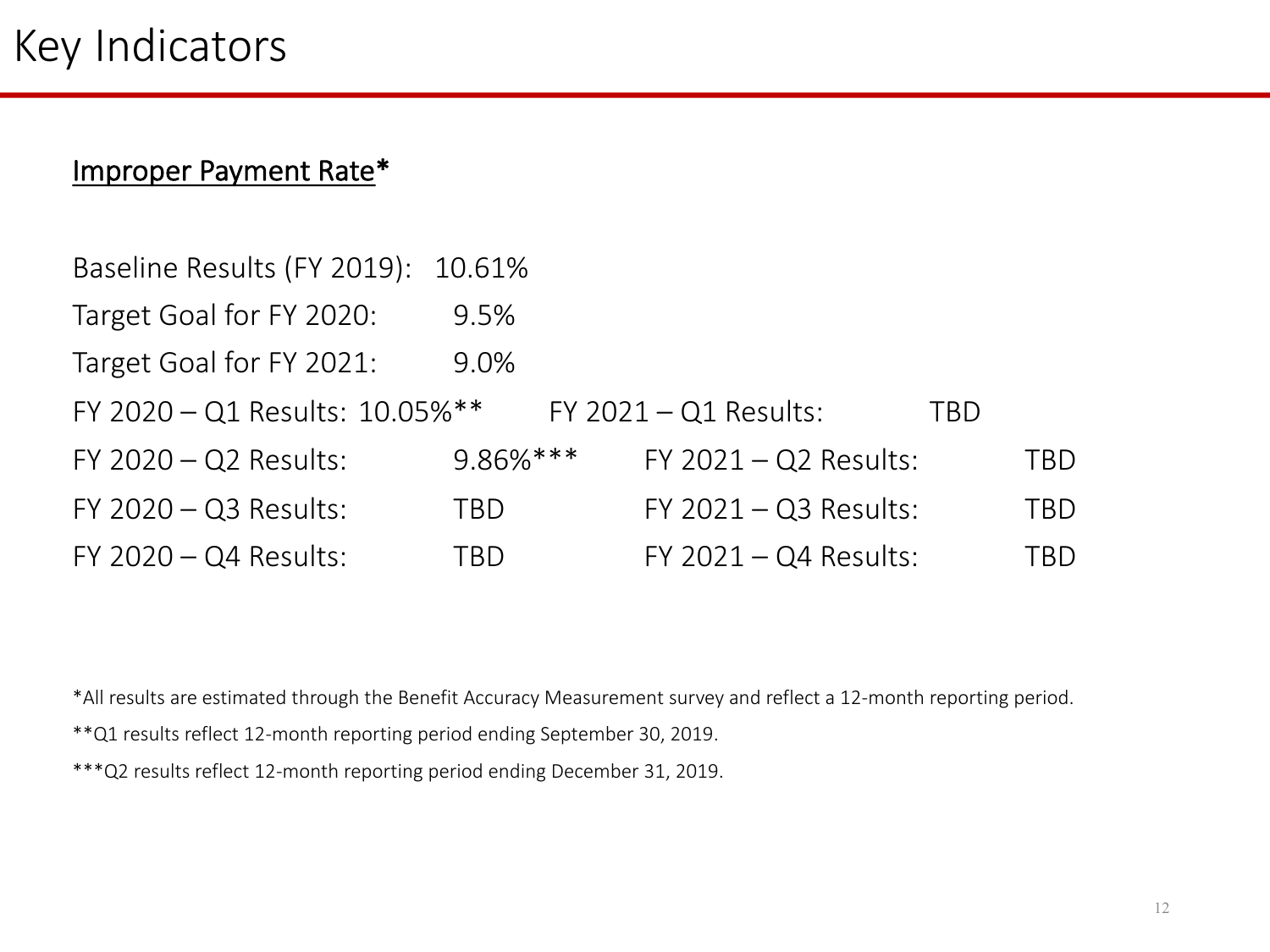### Data Accuracy and Reliability

- o Means used to verify and validate measured values: State Benefit Accuracy Measurement (BAM) staff investigate the accuracy of each paid week sampled to determine if all eligibility requirements are met and the claim is properly paid. These investigation outcomes are further validated by state BAM supervisors. Additionally, ETA UI staff (Regional and National) conduct state peer reviews of state audits to ensure the accuracy of the state BAM audit results.
- o Sources for the data: The BAM statistical survey is used to estimate the improper payment rate at the national and state levels. State BAM samples are randomly selected from the population of State UI, Unemployment Compensation for Federal Employees, and Unemployment Compensation for Ex-Servicemembers payments issued by the state each week. Based on the results of the state BAM audits, the estimated improper payment rates are computed nationally and by state. The amounts that were paid, overpaid, and underpaid are coded for each sample payment and weighted to represent the population of UI claims for all 52 weekly samples in all 52 state workforce agencies participating in BAM (U.S. Virgin Islands is excluded due to its size).
- o Level of accuracy required for the intended use of the data: ETA waits until states complete 99 percent of the sampled cases prior to generating the annual improper payment results. Additionally, as required by the Office of Management and Budget, ETA follows the requirement of a 95 percent confidence interval of no more than +/- 3 percent for the estimated improper payment rate.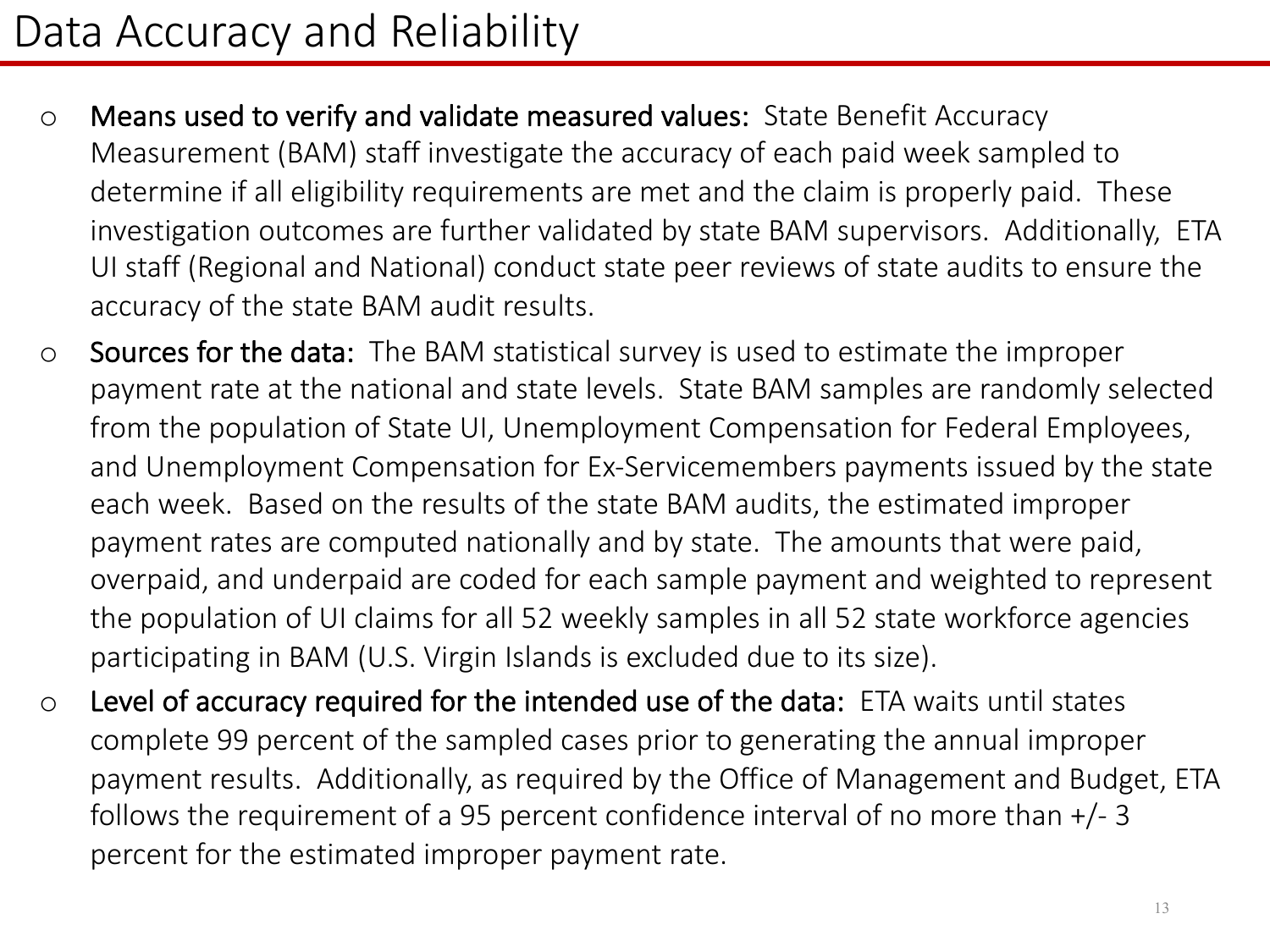### Data Accuracy and Reliability, Cont'd.

- o Limitations to the data at the required level of accuracy: Estimates based on BAM data are subject to sampling and non-sampling errors that can affect survey data. Sampling error reflects the variability of the estimate due to the fact that only a portion of the population is sampled and audited. Non-sampling error includes operational issues such as failure to include all UI payments in the sampling frame, misapplication of UI law and policy by the BAM auditors, and data entry errors.
- o How the agency has compensated for such limitations, if needed, to reach the required level of accuracy: ETA has implemented several quality assurance procedures within the BAM program for reducing non-sampling errors, such as alerts for incomplete or improper sampling frames, system edits to identify interpretation, and/or data entry errors to end users recording audit results into the system.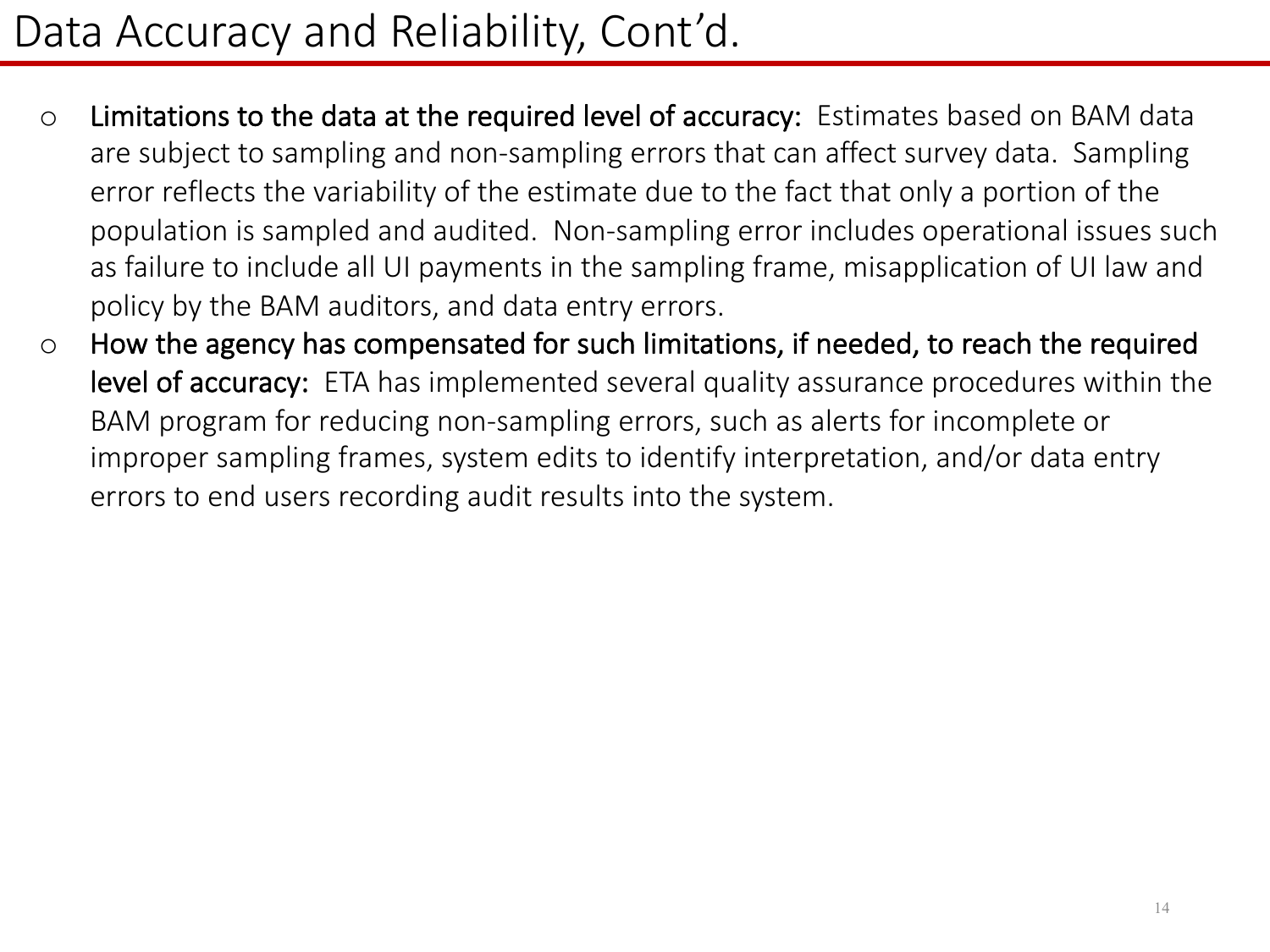#### UI Integrity Center

ETA collaborates with the UI Integrity Center to collect and disseminate state best practices, develop tools and resources to support reduction of the UI improper payment rate, provide consultative services to states to develop strategies to reduce fraud and improper payments, operate the IDH that provides states with access to data sources to increase prevention and detection of improper payments and fraud, and provide on-line integrity training for state staff.

#### Federal Policies and Guidance

Under the Social Security Act and the Federal Unemployment Tax Act, the UI program is established as a joint federal-state program. States are required to administer the UI program in conformity with federal requirements including the prevention, detection, and recovery of improperly paid UI benefits.

The requirement to reduce improper payments in the UI program is established in the following laws, policies, and guidance:

- o Improper Payment Information Act of 2002 (IPIA), 31 U.S.C. 3321;
- o Improper Payment Elimination and Recovery Act of 2010 (IPERA), 31 U.S.C. 3301;
- o Improper Payment Elimination and Recovery Improvement Act of 2012 (IPERIA), 31 U.S.C. 3321; and
- o Office of Management and Budget (OMB) Memorandum M-18-20, *Requirements for Payment Integrity Improvement, Appendix C to OMB Circular 123* (June 26, 2018).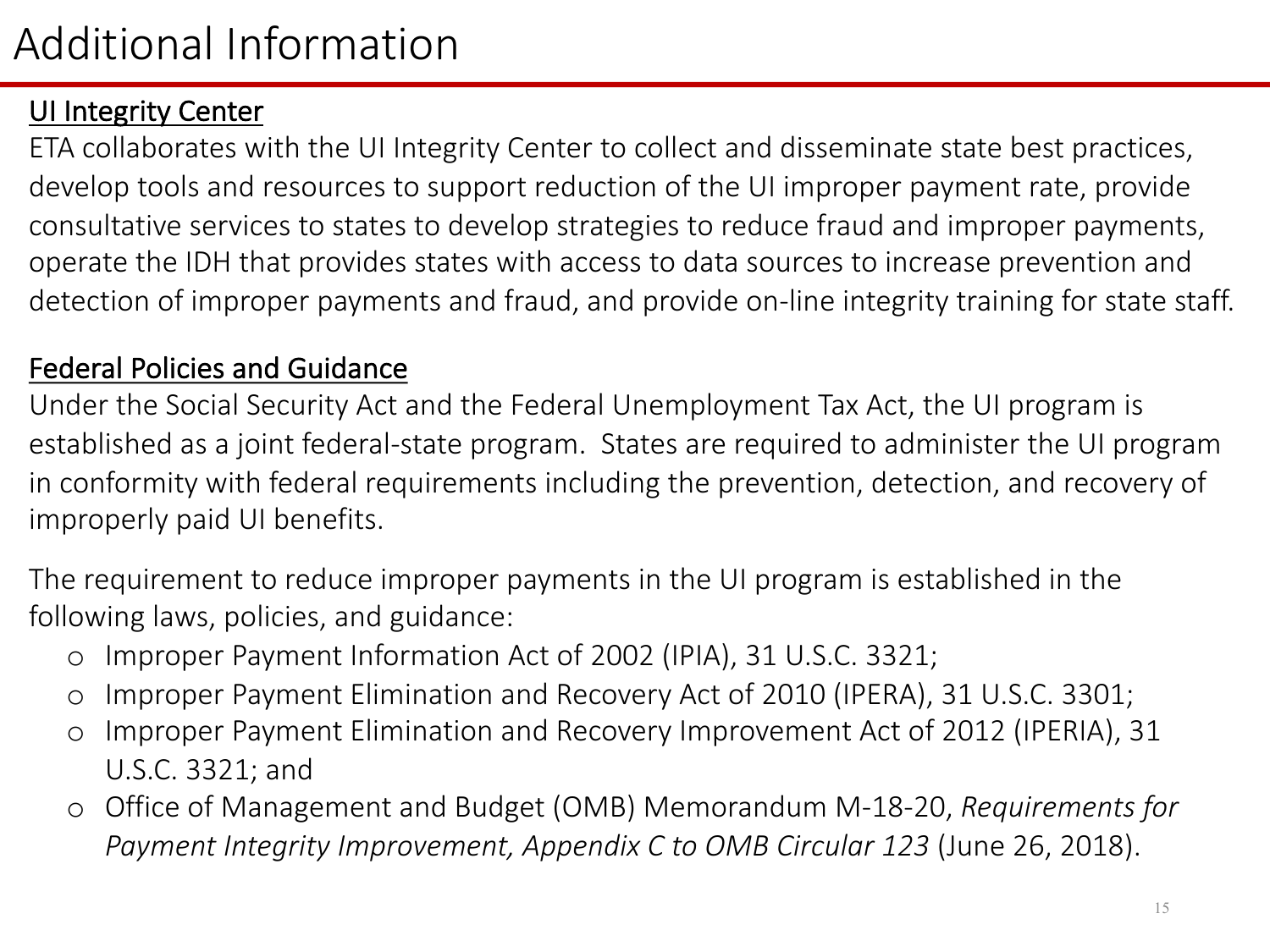#### **Structural Barriers and Challenges**

A number of statutory requirements impose challenges to reducing UI improper payments:

- o Federal-State Partnership: Each state administers the UI program according to its own laws and policies, which must conform to broad federal requirements. Improper payment rates often reflect differences in state laws. Additionally, states have bottomline authority to set operational priorities. DOL has limited authority to ensure states use their funding to pursue improper payment rate reduction activities.
- Statutory requirements to pay "when due" and to provide due process prior to stopping benefit payments: Federal UI law includes structural, but essential, program features that substantially contribute to the UI improper payment rate. Section 303(a)(1) of the Social Security Act requires UI benefit payments to be made "when due" and prohibits states from suspending payments until an official determination has been made that payments are no longer due. This statutory structural feature legally requires states to make payments based upon available evidence that may be later detected as improper as a result of obtaining new information. When a claimant has been initially determined eligible and is in continued claims status, there is a presumption of continued eligibility until a claimant is provided due process, which requires notice and the opportunity to be heard prior to stopping payment of benefits.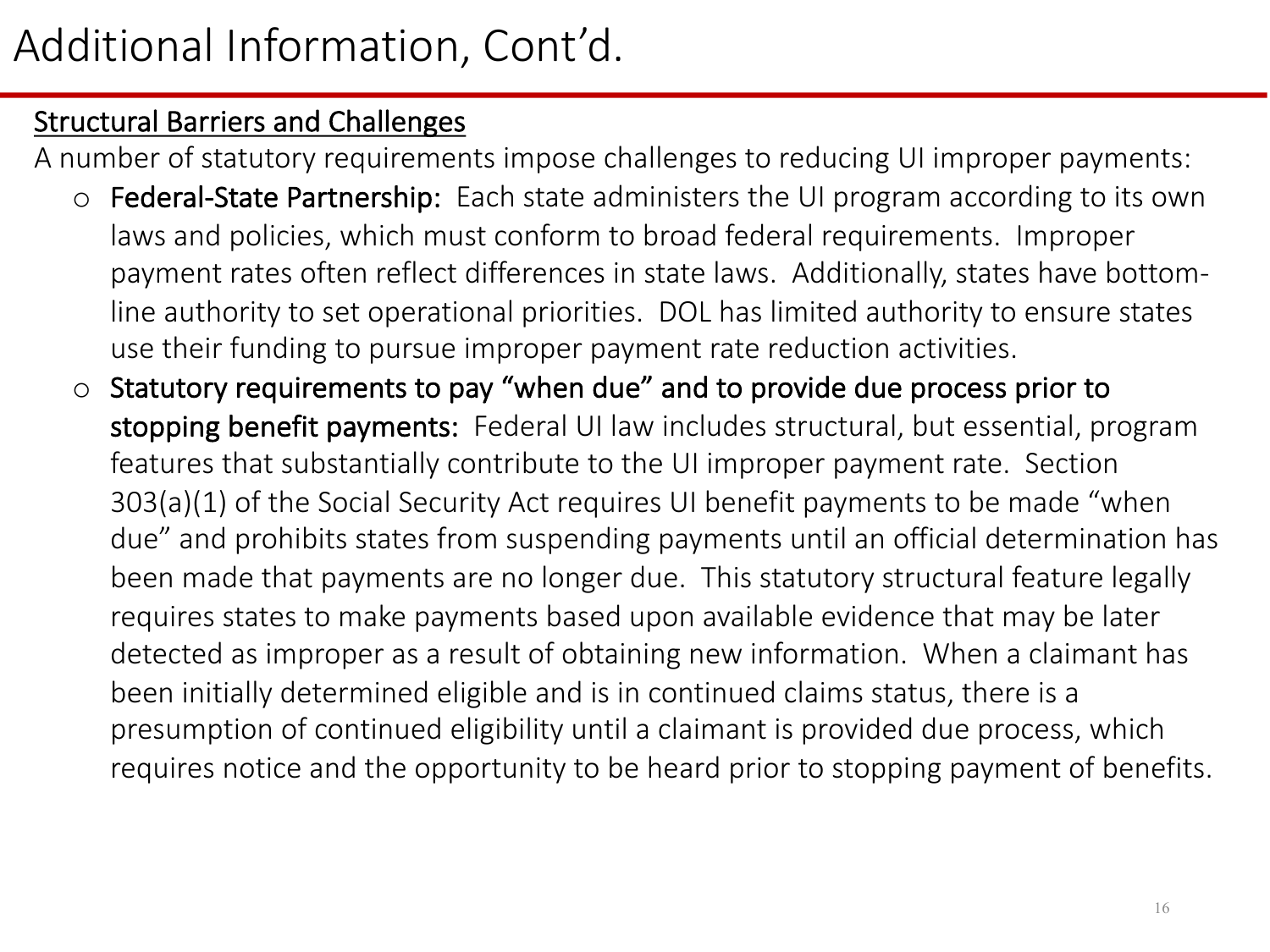# Additional Information, Cont'd.

- o Delays in receiving separation information: The requirement to pay "when due" also creates improper payments at the time of initial claim for benefits when states must request information from employers on the reason for the applicant's reason for separation from employment. If states are unable to get timely and accurate information from employers, they are legally required to make a determination on the available information and proceed to make payments if the applicant is found otherwise eligible.
- o Lags in available data to prevent improper payments: State and national directories of new hires are the primary data sources to determine when a claimant has returned to work. This data is not available for at least six weeks, making it impossible to prevent many improper payments.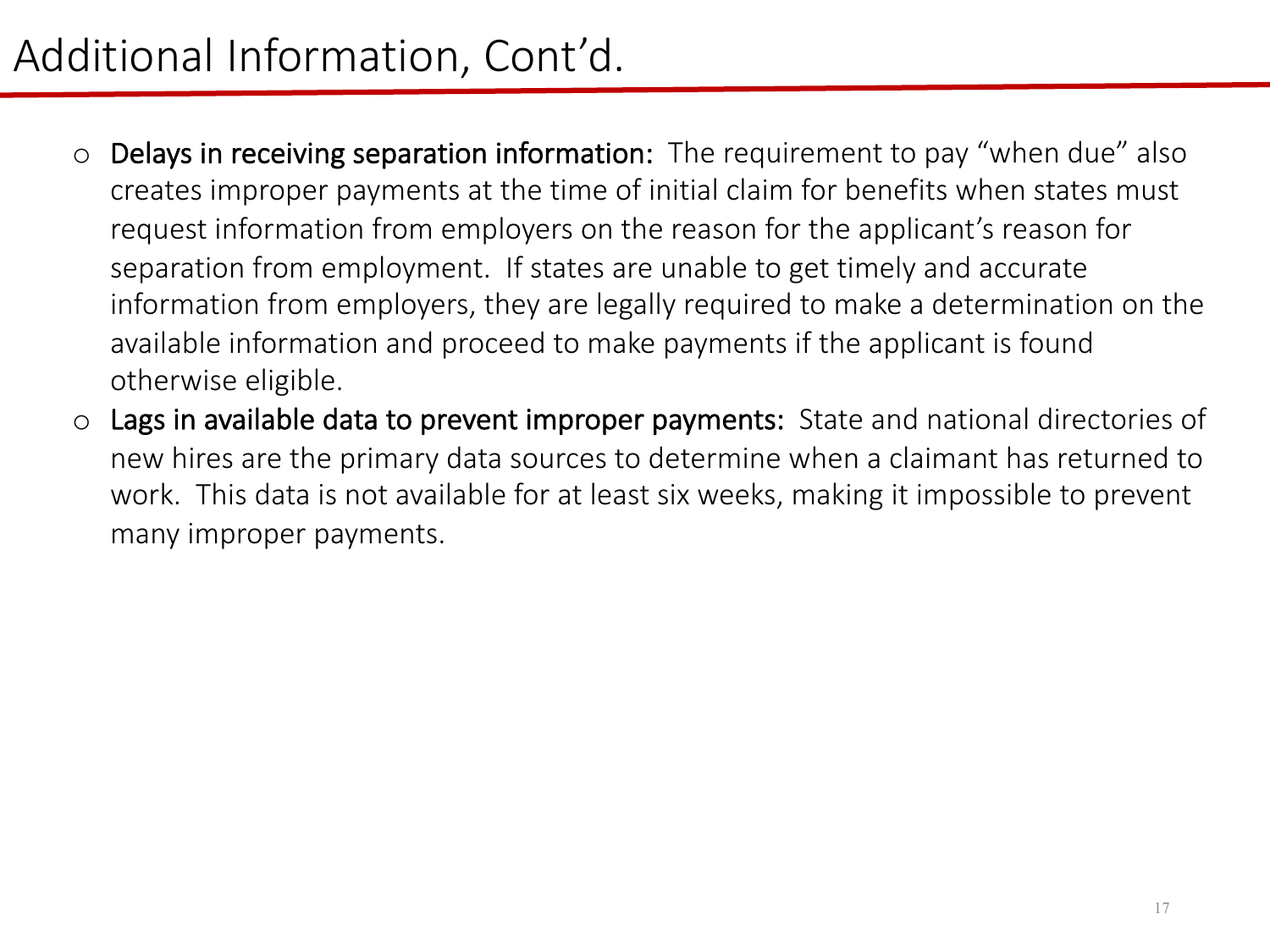# Additional Information, Cont'd.

o State Resource Priorities and Capacity: In recent years state staffing resources have been negatively impacted in two ways. First, administrative funding for states' UI program operations is based on projected workloads and, most importantly, weeks claimed. The decline in workload has resulted in a reduction of administration funding, creating a challenge for states to adequately staff their UI program operations. This lack of capacity significantly impacts states' ability to manage program integrity operations that are staff intensive, such as being able to independently validate crossmatch hits and conduct random work search audits. Second, state agencies' employees who leave through normal attrition or retirements are often replaced by less experienced staff. Budget pressures have resulted in reduced training, further contributing to the decrease in skilled staff who can accurately administer the relatively complex UI program.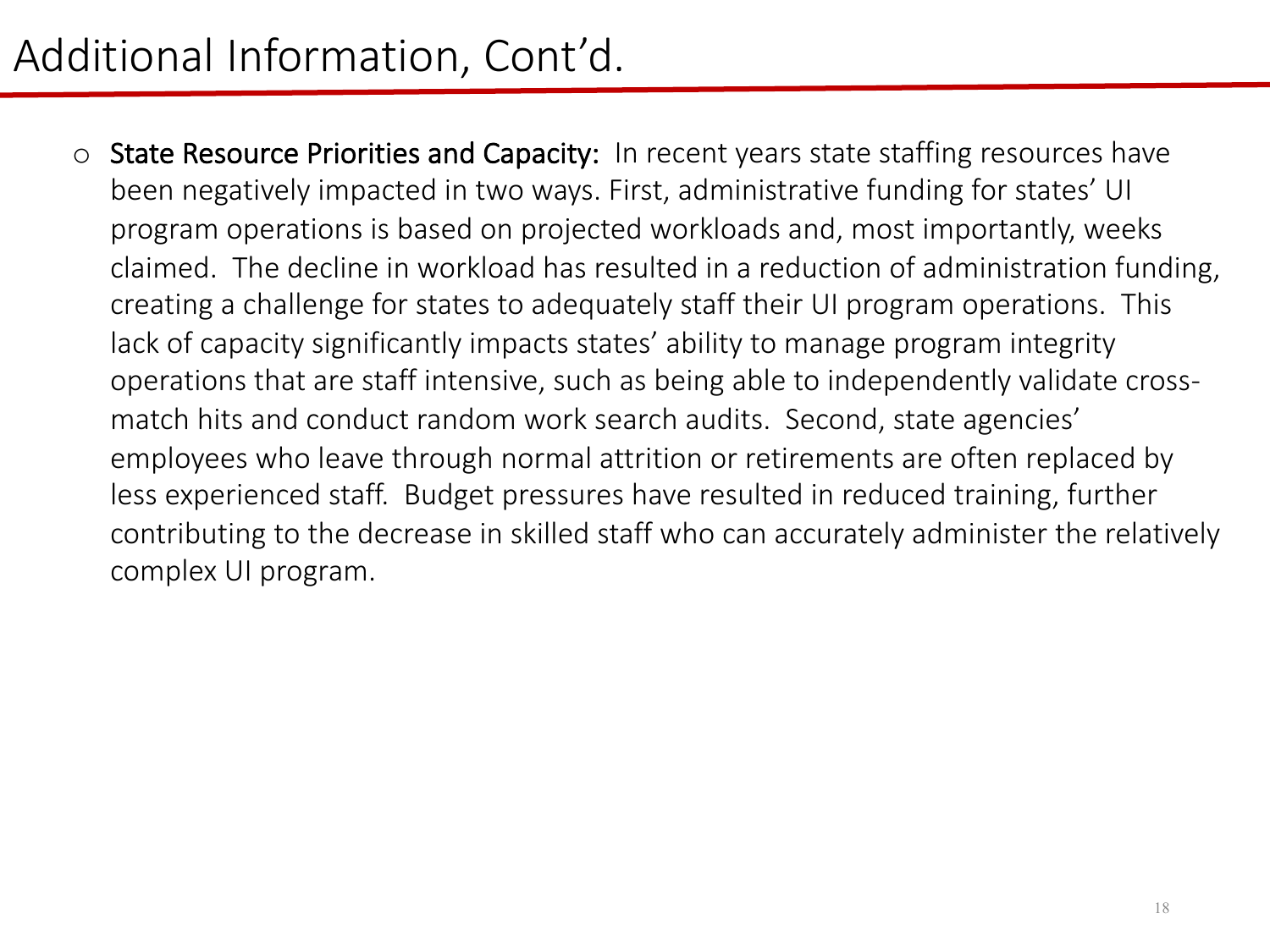# Additional Information, Cont'd.

o Information Technology (IT) Capacity: State IT capacity has been strained by the decline in program administration funding provided to states to effectively operate the UI program, and further strained by implementation of the new CARES Act UI programs. While the UI program has invested in targeted consortia grants to address outdated UI systems, states generally have reported a lack of adequate IT resources available for integrity functions. Additionally, many state systems are several decades old and cannot be easily adapted to new improper payment detection methods, such as generating follow-up communications with claimants and employers to verify claim information. ETA will work collaboratively with the Department's Office of the Chief Information Officer (OCIO) and the UI Information Technology Support Center to explore, leverage, and support the implementation of technology solutions for states that improve overall program integrity, payment accuracy and reduce improper payments and fraud.